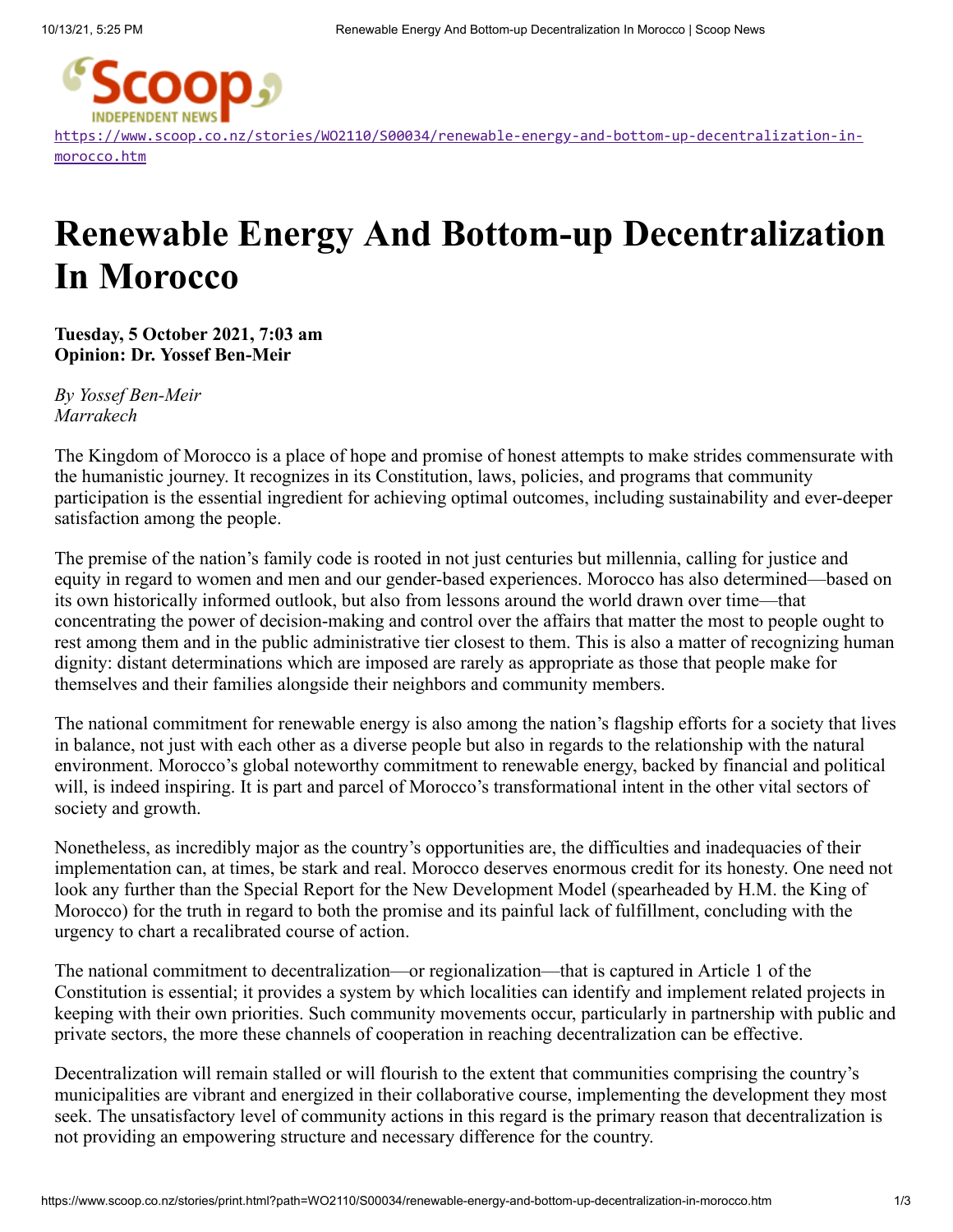Renewable energy projects, no matter their impressive prominence even with Morocco's sincere dedication, has not been integrative of community voices, evaluations, and, arguably, benefits—in a manner felt by the local people.

The High Atlas Foundation and its domestic and international multi-stakeholder partners all hold high hopes and expectations for Morocco's commitment to decentralized renewable energy. They are taking the course that we must first provide opportunities for harnessing empowerment among intended beneficiaries and also engage in participatory planning of initiatives that they most want. We will then see areas where integration of renewable energy can take place within the pathway to development determined by the communities.

As in all genuine, empowering local movements, it begins with an invitation by the community members expressing their desire to fully engage and give the time and energy needed to achieve successful outcomes. Many invitations in our program's experience are forthcoming, and we decided to focus in the Youssoufia province with a village community in the Jnane Bouih municipality because of circumstances that they face, including severe scarcity of water and evident vulnerability to the impacts of climate change.

Women and men prioritized clean drinking water and a nursery of different endemic fruit-bearing trees and medicinal plants as part of the fulfilling future that they seek. As of today, with the initial phases of empowerment workshops implemented, the registration of their cooperative, and a source of sweet and nourishing water found at a depth of 200 meters, we remain steadfast in the completion of their individual and collective dream.

These local development experiences, viewed comparatively and in the aggregate, reveal the commonality of needs: the difficulty of accessing resources to create change, the gender-based differences in objectives, and the desire to remain in rural communities and not migrate to cities for the sake of bread alone. Experiences examined in these and in other informative ways can actually be helpful in reforming policy. The power of decentralization is not only in its concentration of capacity among the people who drive their own futures and possibilities but also in its ability to bring forward new approaches and policy frameworks that are more commensurate with what people actually want and pursue.

Our experiences in Youssoufia and elsewhere are, in fact, revelatory in that they spotlight the adjustments and programs that can more effectively release the endless energy that people have for improving their lives. The Youssoufia experience is about the immediate needs of its residents. But, it is also about understanding the needs that transcend the countryside and that, when sincerely listened to, can bring about laws backed by resources ushering in the Moroccan promise for all its people.